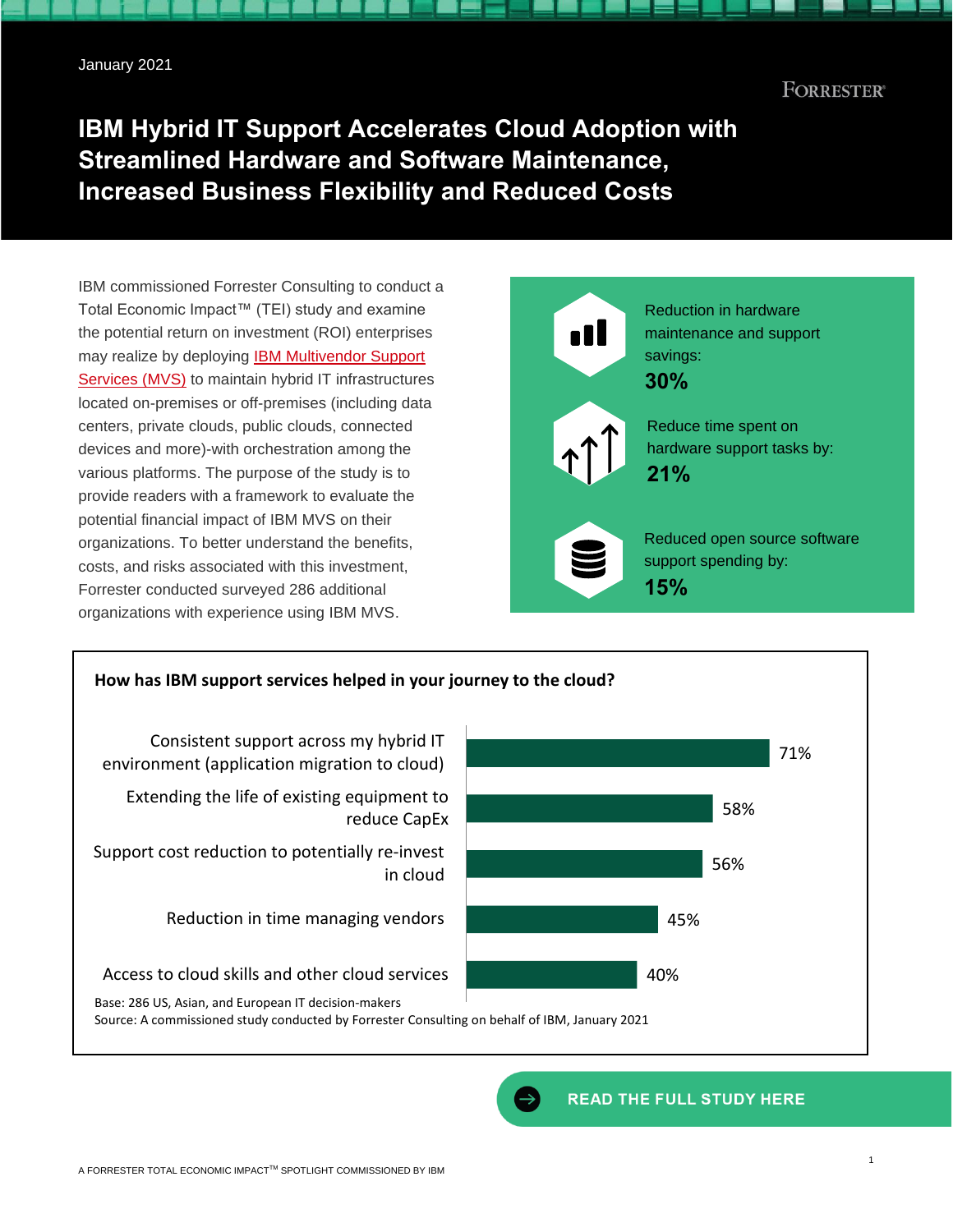As organizations attempt to digitize their IT environment, many are left attempting to manage support for both cloud and on-premises infrastructures. Hybrid environments present IT leaders with the challenge of managing their growing data centers in cost effective ways. Many organizations run environments that rely on multiple vendors to support the hardware and software they use. In a survey of IT decision-makers, Forrester found that about half of respondents expect their hardware and software environments to get more diverse and only 15% or less expect them to get less diverse. This diversity leads to significant time spent managing support vendors, extends the timeline to resolve hardware and software incidents, and leads to an overall increase in support spending. The more organizations invest time and money into their onpremise datacenter, the more they hinder their own cloud migration. Finding a way to mitigate the costs associated with on-premise data centers allows IT leaders to reinvest these funds into their cloud deployments.

After the investment in IBM MVS, the organizations were able to reduce the complexity of their IT support environment, optimize their spending on hardware maintenance and support, improve availability and reduce the impact of outages, save time on their hardware support, improve total ROI for their open source and third-party proprietary software support spending. These combined cost and time savings enabled organizations to reallocate resources and funding to other core areas of the business such as cloud, AI, or IOT.

## **INVESTMENT DRIVERS**

The interviewed and surveyed organizations struggled with common challenges including:

• **Desire to improve availability and reduce the impact of outages.** Disruption in businesscritical hardware has significant financial impacts. 97% of survey respondents indicated that the improvement in availability of their datacenter

equipment is a key driver in their datacenter support strategy. Organizations also sought a solution that could reduce the impact of these outages. A multitude of support vendors meant navigating complex processes and multiple support contacts while attempting to resolve an outage, extending the time to resolution.

- **Need to simplify support for the IT environment.** 91% of the surveyed organizations sought to reduce the amount of time employees spend managing support vendors and auditing devices. 91% of respondents also wanted to reduce the number of support vendors to simplify their technical support strategy. Managing relationships with multiple vendors was too time consuming, and organizations wanted to reduce time spent on vendor management so staff could focus on more pressing business needs.
- **Difficulty adapting to organizational changes.** Organizations struggled to adapt to changes required by the business while relying on a diverse hardware and software environment with multiple support providers and service level agreements (SLAs). IT staff spent time communicating with vendors attempting to explain new and developing polices or other various organizational changes. This oftencaused dissimilar IT practices across organizations, leading to inefficient practices and confusion during periods of downtime.

**"If I want to address something in my hardware stack, I can go to a one stop shop. I am not having to tell a variety of vendors different stories. I have a single thread to work from. Using MVS saves us from a great deal of confusion."** 

*Capacity infrastructure planner, hardware manufacturing*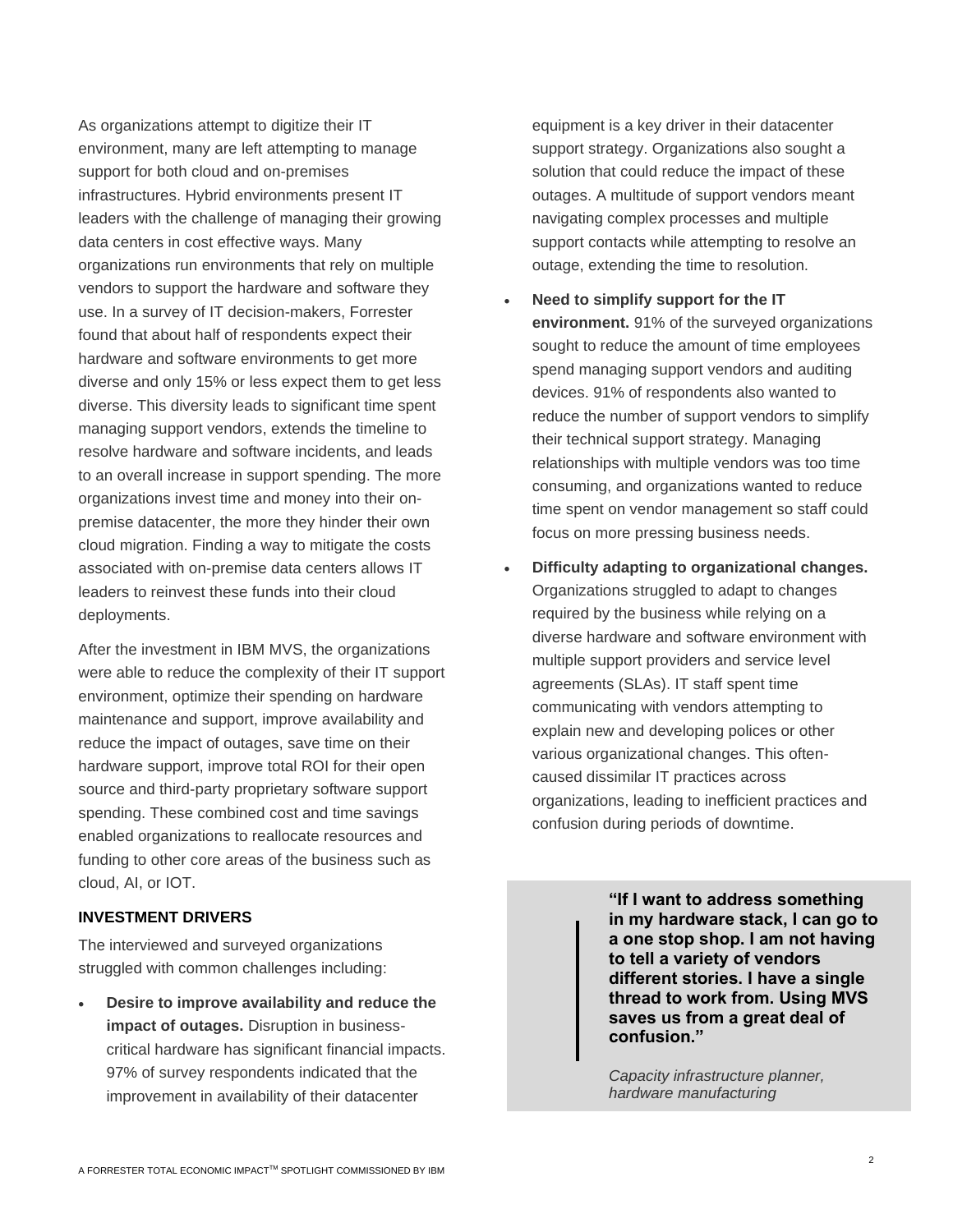• **Desire to track assets more effectively.** Many survey respondents listed enabling proactive planning for equipment upgrades as an important driver in their datacenter support strategy, and 89% sought to remove support coverage gaps. To enhance planning, organizations needed greater insight into their environments. Relying on a variety of different hardware and software vendors made tracking assets a daunting task. As these companies grew, tracking assets became increasingly difficult.

#### **COMPOSITE ORGANIZATION**

Based on the interviews and survey, Forrester constructed a TEI framework, a composite company, and financial analysis that illustrates the areas financially affected, covered in greater detail in the full study.

**Description of composite:** The composite is a global organization with over 25,000 employees and \$4 billion in annual revenue. Prior to investing in IBM MVS, the composite organization had a heterogeneous data-center environment with multiple IT support vendors across their multi cloud environment.

### **Characteristics of the composite**

- **\$4B annual revenue**
- **25,000 employees**
- **Support for 1,400 devices transferred to IBM MVS by Year 3**
- **Support coverage for open source and 3rd party proprietary software**

# **KEY RESULTS**

**Quantified benefits.** Risk-adjusted present value (PV) quantified benefits include:

# **Reduced hardware maintenance and support spending by 30%**

- Prior to adopting IBM MVS, respondents relied on multiple OEM providers to support their IT infrastructure but with IBM MVS, a single provider consolidates support contracts, reducing overall hardware support and maintenance spending.
- Organizations using IBM MVS save an average of \$4.3M over three years by enabling predictive maintenance, AI capabilities, proactive monitoring, and asset life-cycle management.

#### **Reduced time spent on hardware support of 22%**

IBM MVS enables organizations to streamline inventory management tasks. IBM's proprietary asset management and support portal to reduce the time they spent on hardware support tasks allowing resources to be reallocated to more productive tasks savings \$21,000 over three years.

# **Mitigated the effects of hardware outages saving over \$400K in resolution costs**

- IBM leverages existing relationships with OEMs to diagnose hardware issues and expedite their resolution to minimize the impact on organizations. Less time is spent diagnosing the failure and more on resolving to minimizing the impact.
- By assisting with problem determination and fast accelerated parts replacement services, IBM helps organizations recover faster, saving over \$400,000 over three years.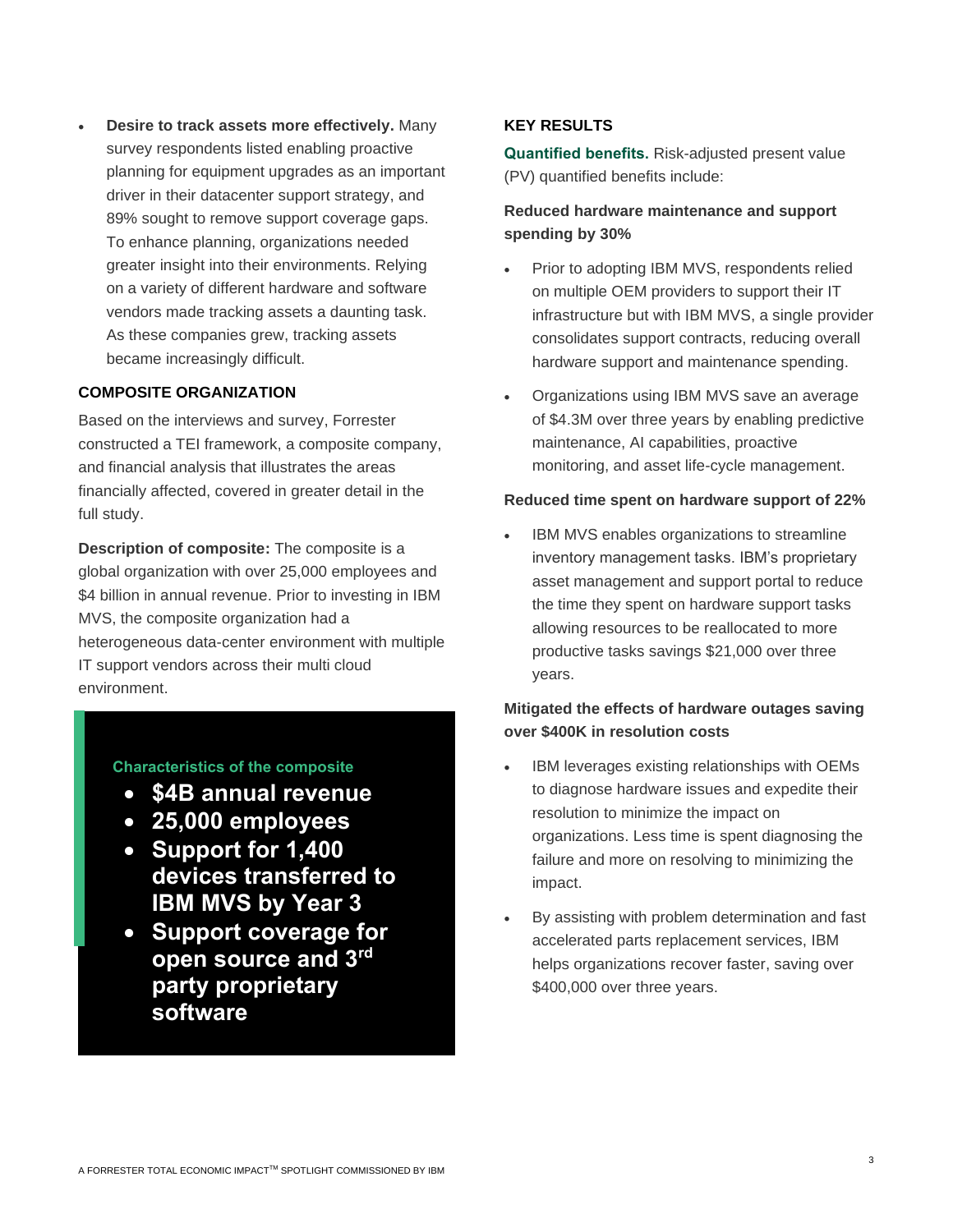**Reduced open source software support time savings of 21% and a reduction in support spending by 15%**

- Many organizations leverage community open source software stacks to modernize their IT initiatives. In legacy workflows, these organizations depended on open source communities, open source vendors, and consulting services for their open source support.
- IBM provides organizations with 24/7 remote access to industry experts who can help quickly diagnose and resolve issues that arise in open source environments. This enables organizations to reduce the amount of time they would spend searching through open source communities and reduce their total open source software support spending by \$333,000 over three years.

# **Reduced spending on 3 rd party proprietary software by 22%**

Survey respondents noted that an additional benefit of using IBM for their software support is their ability to reduce the total time their employees spend interacting with 3<sup>rd</sup> party proprietary software providers. This leads to an additional \$21,000 in savings.

# **Streamlined vendor management with IBM** r**educes staff time spent on these tasks by 21%**

Consolidating IT support vendors to one central IT support system allows organizations to reduce the time they spend maintaining multiple support relationships leading to over \$25,000 in savings.

# **UNQUANTIFIED BENEFITS**

Additional benefits that organizations experienced but were not able to quantify include:

• **Increased business flexibility to reallocate funds to other core areas of the business such as cloud, AI, or IOT.** Interviewees and

survey respondents noted that the savings they experience by streamlining their support environment with IBM MVS can be used to fund other initiatives**.**

- **Reduce the number of hardware incidents experienced.** Many survey respondents noted that by investing in IBM support they avoid several of the costly hardware incidents that they experienced with their OEM support providers.
- **Extend the useful life of hardware equipment.** The participating organizations noted that investing in IBM support allows them to extend the life of their investments. Forty six percent of survey participants noted that MVS helps them defer or save on their capital expenses by extending the useful life of their various hardware solutions
- **Easily allocate support licenses to provide coverage to the correct devices.** IBM MVS provides organizations with the flexibility to change their support strategy as their needs change. About fifty percent of survey participants stated their data centers are become more diverse for hardware and software, and as a result they need a support solution that can adapt to these changes. IBM provides flexibility within its coverage options to quickly adjust support contracts to cover devices that are being used by organizations
- **Avoid upgrading hardware equipment on the OEM's schedule.** Extending the useful life of hardware devices has the added benefit of allowing organizations to avoid costly device upgrades. OEM's offer limited or no support for older devices, requiring organizations to upgrade devices frequently. IBM MVS allows organizations to adjust these upgrade cycles to better suit their needs leading to more potential savings.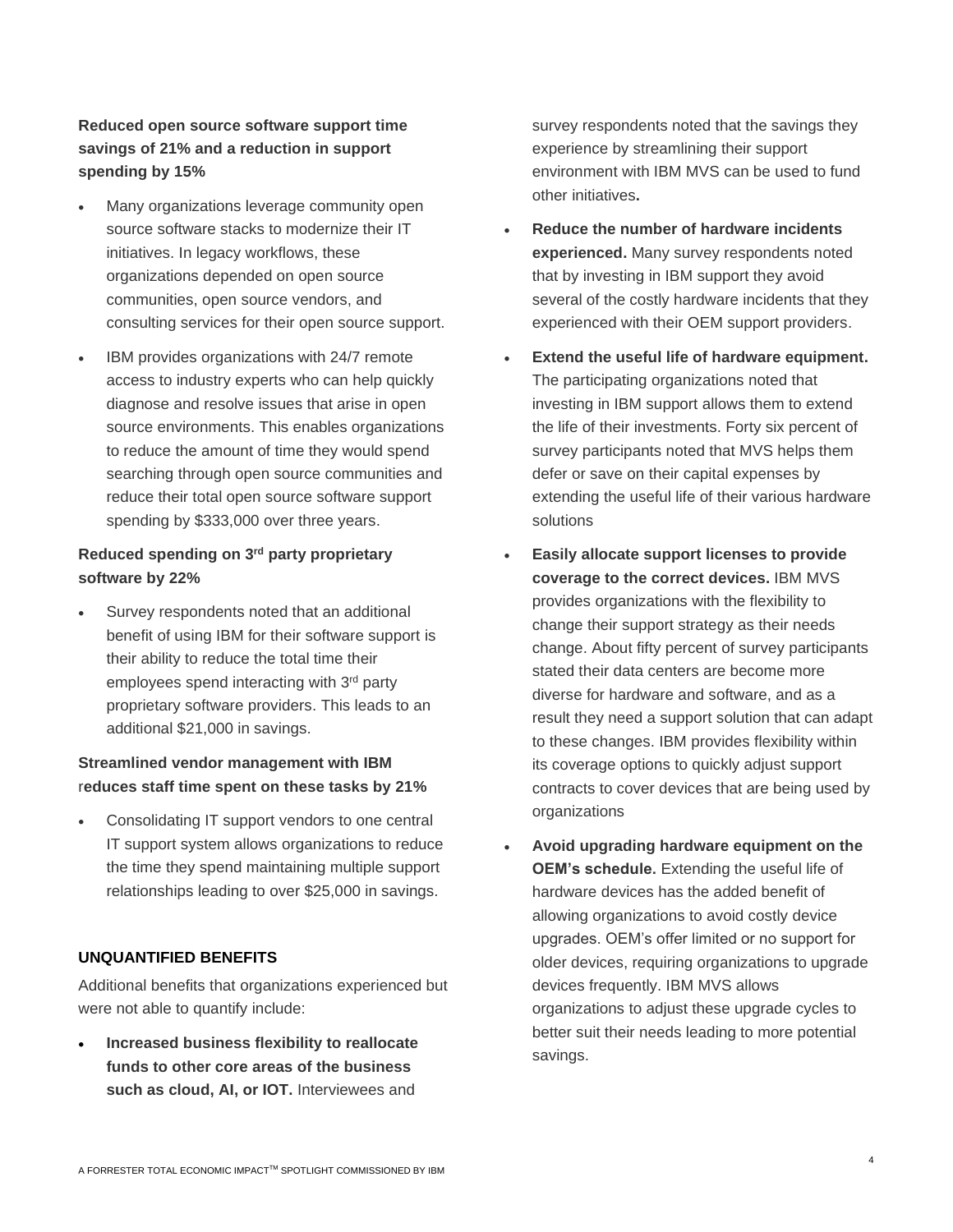### **IBM MVS COSTS**

The fees paid to IBM vary with the number and type of devices that are under the support agreement. In addition to these factors, the total cost to use IBM MVS can vary based on the age and rarity of the device as finding spare parts is more challenging for some devices, which tends to raise the cost organizations will pay per device.

- **IBM MVS use costs.** To best represent the cost of using IBM MVS in the model, the costs for IBM MVS support are highlighted in the first benefit calculation. Per the survey responses, the cost of IBM MVS is 30% lower than previous support costs. To account for a staggered transition from existing partnerships, the composite has an incremental increase in the number of devices covered under the IBM support agreement each year
- **Planning and training costs.** Organizations incurred costs associated with planning the migrations to IBM MVS and training essential personnel on the data provided through IBM MVS. The composite spends 100 total internal hours upfront to plan the transition of hardware and software to IBM support. The organization spends 40 hours each year identifying and communicating to IBM which items should go on or come off support. One hundred staff members participate in 4 hours of ongoing training each year on how to use data provided by IBM as part of support escalation processes.

#### **TOTAL ECONOMIC IMPACT ANALYSIS**

For more information, download the full report ["The](https://www.ibm.com/downloads/cas/JGKAWQAO)  Total Economic Impact<sup>™</sup> [of IBM Hybrid IT Support"](https://www.ibm.com/downloads/cas/JGKAWQAO), commissioned by IBM and delivered by Forrester Consulting.

# **STUDY FINDINGS**

Forrester surveyed 286 companies and interviewed three organizations with experience using the IBM Multivendor Support Services and combined the results into a three-year composite organization financial analysis. Risk-adjusted present value (PV) quantified benefits include:

- Reduced hardware maintenance and support spending, \$4,327,766
- Reduced time spent on hardware support, \$21,297
- Mitigated effects of hardware outages, \$402,099
- Reduced open source software support spending with IBM MVS, \$333,507
- Reduced spending on third party proprietary software spending, \$25,281